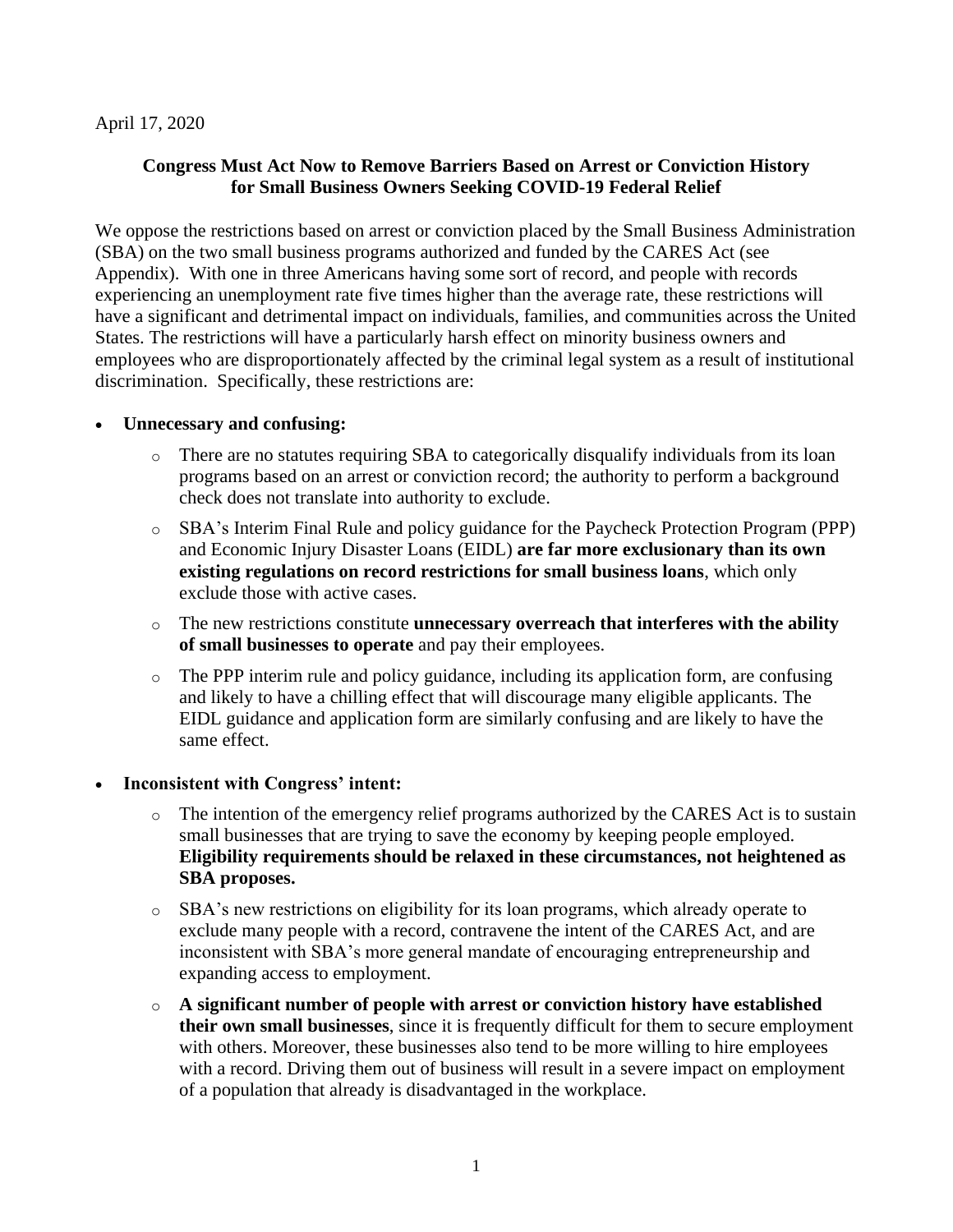- o A large percentage of small businesses are owned by single owners or a limited number of co-owners, so that any disqualification affecting 20%+ equity owners will have a significant impact on small business owners generally.
- o A policy that excludes from loan eligibility small businesses that are owned in whole or in part by people with arrest or conviction history is not only inconsistent with the CARES Act and the mandate of SBA's own authorizing statutes, it also **frustrates federal and state efforts to encourage the reintegration of individuals involved in the criminal legal system.**
- **Overbroad and unfair:**
	- The PPP's categorical bar based on certain arrest or conviction records means that there is **no opportunity for an individual determination** that considers factors such as rehabilitation, the circumstances of the conviction/disposition, or whether the nature of the underlying crime might adversely affect the ability to properly utilize the loan.
	- o The EIDL program restrictions go even further by **asking about any involvement with the criminal legal system at any time**, and potentially exclude most applicants with any arrest or conviction record from the EIDL (the SBA has not provided guidance on this).
	- o The PPP and EIDL restrictions extend to individuals that the criminal legal system has specifically determined should not be convicted of a crime, including those that participate in diversionary programs or obtain deferred adjudications – the very kinds of dispositions that are supposed to help protect people involved in the criminal legal system from harsh economic collateral consequences.
	- o **The SBA's requirement that people disclose sealed and expunged records circumvents protections in state law** for these cleared records and is contrary to the intent and purpose of those laws.
- **Racially discriminatory:**
	- o The SBA's restrictions will have a **disparate impact on minority business owners and employees,** who are disproportionately affected by the criminal legal system as a result of institutional discrimination.
	- o People with a record are already subject to a myriad of disadvantages in seeking to reintegrate into society, notably in bank lending policies but also in housing, employment, licensing, education, voting, and other areas.

# **Congress must act now to:**

- Direct the SBA to eliminate new record restrictions introduced by the PPP interim rule and application form, and to clarify the eligibility policy for EIDL applicants.
- Direct the SBA to relax the record restrictions that are applied to Section  $7(a)$  and  $7(b)$  loans under existing rules and policies.
- Direct the SBA to ensure that the application forms for SBA financial assistance accurately reflect the eligibility requirements.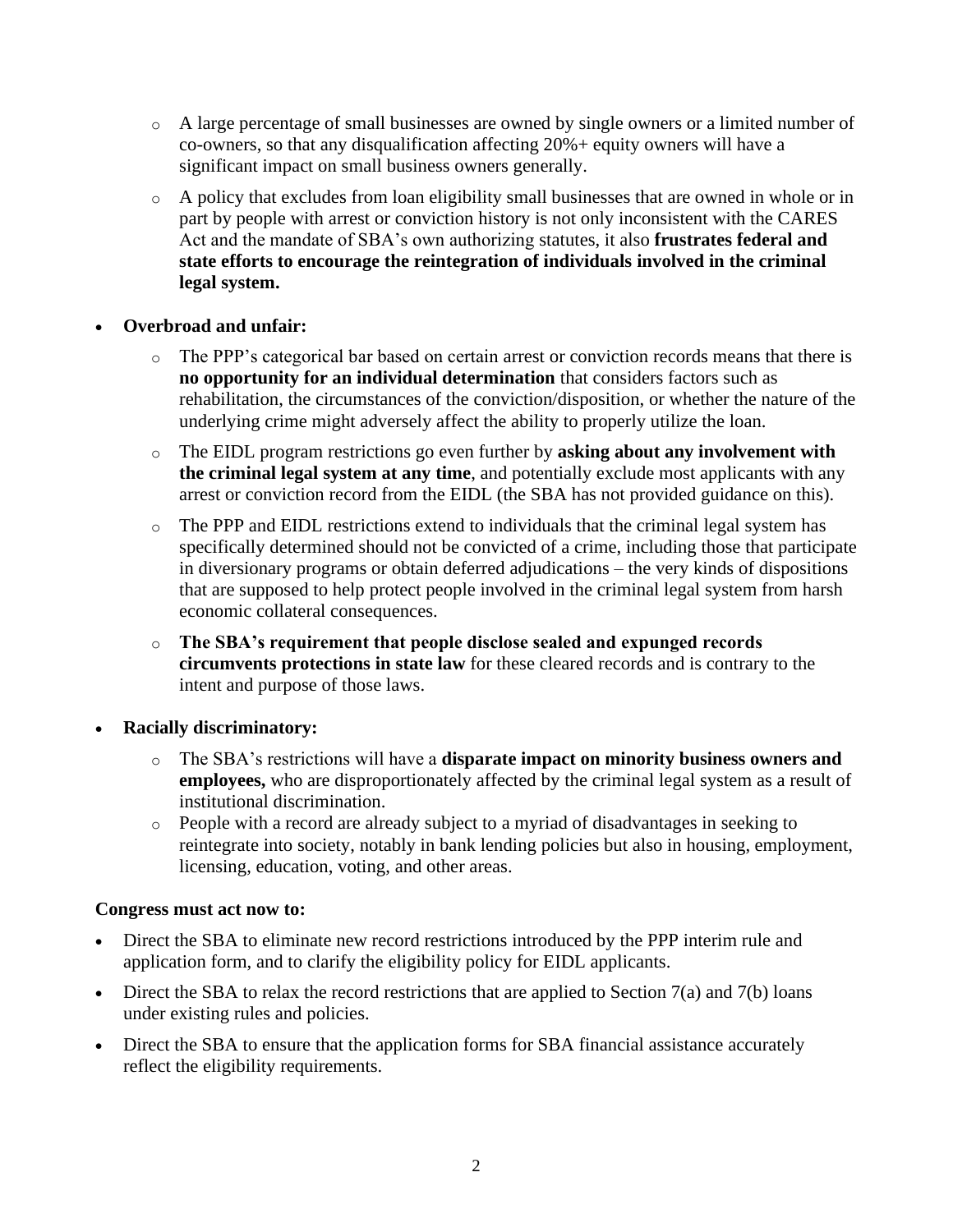As the COVID-19 crisis continues to devastate communities across this country, federal relief must be made equitably accessible to all who need it.

Sincerely,

American Civil Liberties Union Chicago Lawyers' Committee for Civil Rights Collateral Consequences Resource Center College & Community Fellowship Community Legal Services of Philadelphia #cut50 Drug Policy Alliance FreedomWorks Georgia Justice Project Interfaith Action for Human Rights Jewish Council for Public Affairs Justice & Accountability Center of Louisiana Justice Action Network Leadership Conference on Civil and Human Rights Main Street Alliance National Association of Criminal Defense Lawyers National Employment Law Project Out For Justice Public Interest Law Center Reproductive Justice Inside Root & Rebound Safer Foundation Washington Lawyers' Committee for Civil Rights and Urban Affairs Women Against Registry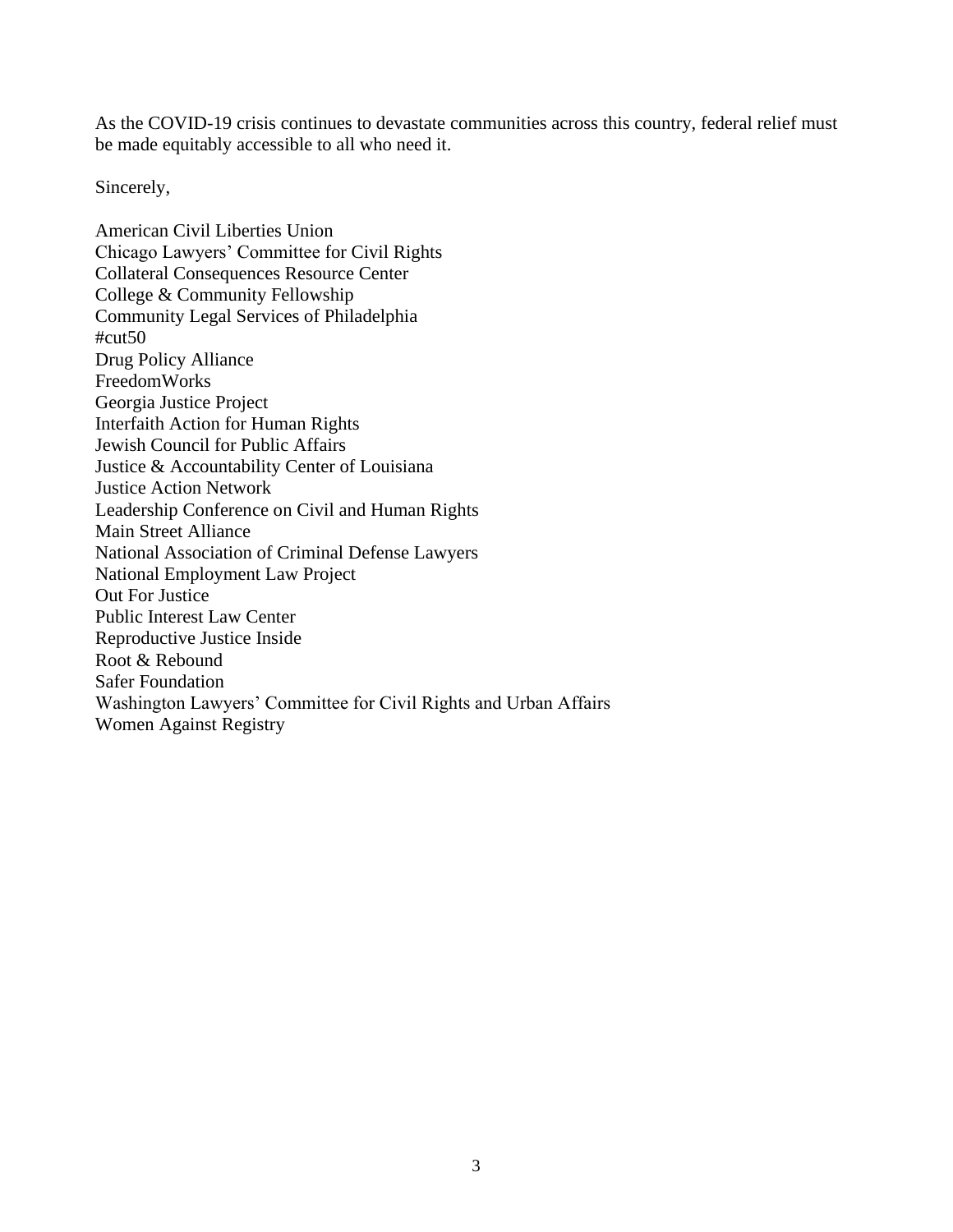# **APPENDIX: PROGRAM REQUIREMENTS** (Prepared by CCRC)

# **Paycheck Protection Program (PPP)**

- The [CARES Act](https://www.congress.gov/bill/116th-congress/senate-bill/3548/text#toc-id51F56132DC2E492895B4BA87DC307069) authorizes the PPP, which provides small business loans under the SBA's 7(a) loan program, with provisions for expanded eligibility, allowable uses, and forgiveness.<sup>1</sup>
- **Barriers based on arrest or conviction for 7(a) loans in general**:
	- **By statute:** The SBA "may verify the applicant's criminal background, or lack thereof," prior to approval, including through an FBI background check.<sup>2</sup>
	- **By regulation:** "Businesses with an Associate who is incarcerated, on probation, on parole, or has been indicted for a felony or a crime of moral turpitude" are ineligible.<sup>3</sup>
	- **By policy statement**: SBA interprets its regulation to also make ineligible an Associate under deferred prosecution, conditional discharge, order of protection, or a sex offender registry, or currently facing any charges in any jurisdiction.<sup>4</sup> SBA also states that various principals of a business "must be of good character," which is determined through a character evaluation, requiring disclosure of any: 1) current charges; 2) arrests in the past 6 months; and 3) time the person has been convicted, pled guilty or no contest, or been placed on pretrial diversion or any form of parole or probation—other than for a minor vehicle violation. Expunged and sealed records must be disclosed, with no exceptions. A person will generally be approved if they provide documentation that they have satisfied all sentencing conditions (presumably including payment of costs and restitution) and do not have a felony conviction, misdemeanor conviction for a crime against a minor, recent misdemeanor conviction, or recent charges. Otherwise, they are subject to a fingerprint-based FBI background check and an opaque individual determination by the SBA.<sup>5</sup>

#### ● **Barriers based on arrest or conviction specific to PPP loans:**

- **By statute:** The CARES Act does not specifically authorize much less require barriers based on arrest or conviction for PPP loans. To be consistent with its purposes, the CARES Act should at the least be read to say that no new barriers based on arrest or conviction should be applied to PPP assistance. 6
- **By regulation**: [SBA Interim Final Rule](https://www.sba.gov/sites/default/files/2020-04/PPP%20Interim%20Final%20Rule_0.pdf) (Apr. 15): "You are ineligible for a PPP loan if….iii. An owner of 20 percent or more of the equity of the applicant is incarcerated, on probation, on parole; presently subject to an indictment, criminal information, arraignment, or other means by which formal criminal charges are brought in any jurisdiction; or has been convicted of a felony within the last five years."
- **By application form**: [Borrower Application](https://www.sba.gov/document/sba-form--paycheck-protection-program-borrower-application-form) (Apr. 3): asks two questions; a "yes" to either is disqualifying: 1) "Is the Applicant (if an individual) or any individual owning 20% or more of the equity of the Applicant subject to an indictment, criminal information, arraignment, or other means by which formal criminal charges are brought in any jurisdiction, or presently incarcerated, or on probation or parole?" 2) "Within the last 5 years, for any felony, has the Applicant (if an individual) or any owner of the Applicant 1) been convicted; 2) pleaded guilty; 3) pleaded nolo contendere; 4) been placed on pretrial diversion; or 5) been placed on any form of parole or probation (including probation before judgment)?" **(***Note: this is far broader than the Interim Final Rule: the second question includes "any owner" and covers dispositions other than conviction.***)**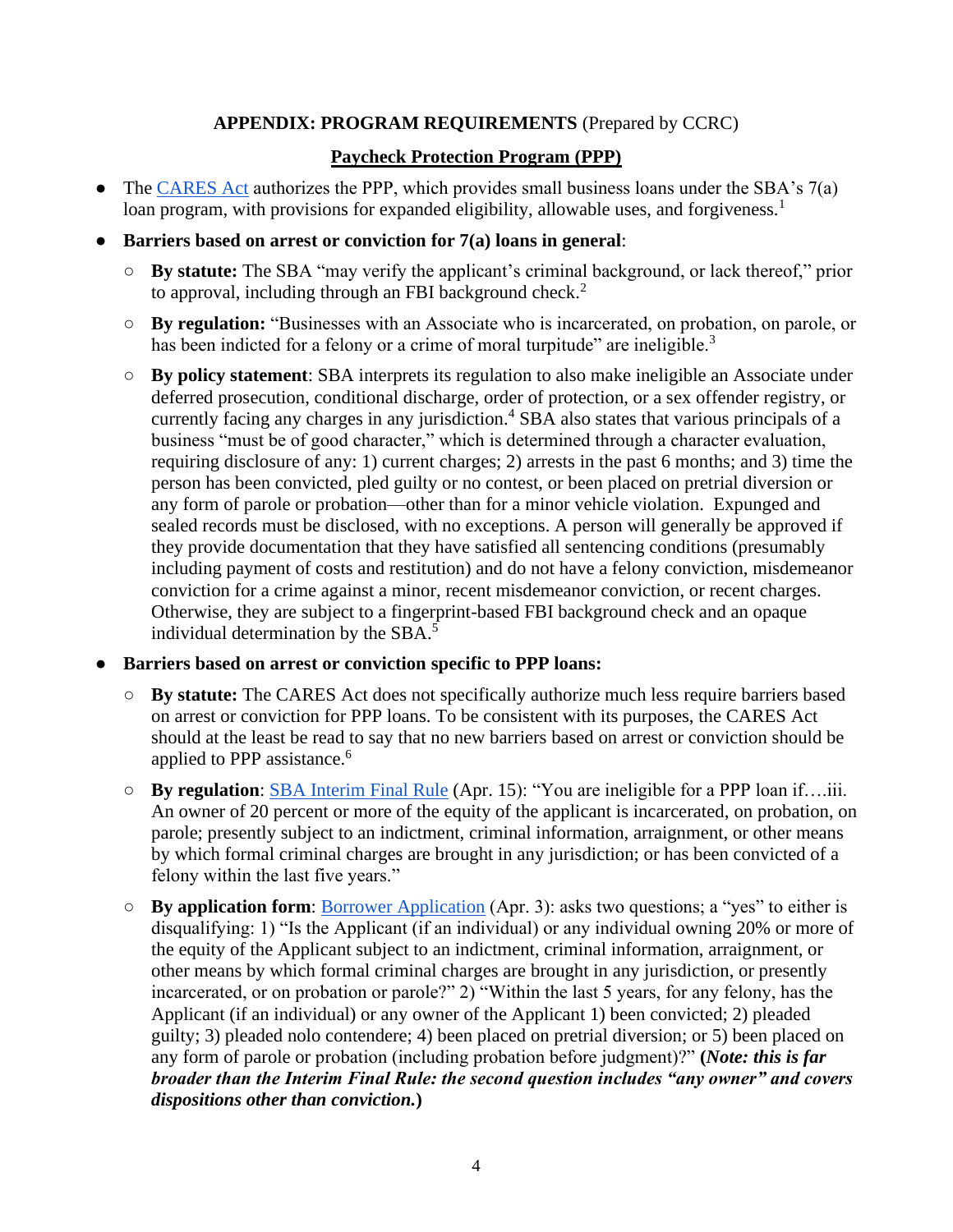# **Economic Injury Disaster Loans (EIDL)**

- EIDL loans are authorized under the SBA's existing 7(b) disaster loan program. The Coronavirus Preparedness and Response Supplemental Appropriations Act (Phase 1) appropriated additional funds and deemed coronavirus a disaster.<sup>7</sup> Pursuant to the CARES Act, SBA is also [allowing](https://www.sba.gov/funding-programs/loans/coronavirus-relief-options/economic-injury-disaster-loan-emergency-advance) business owners in all states, D.C., and territories to apply for an EIDL advance of up to \$10,000, which "will be made available within days of a successful application, and this loan advance will not have to be repaid."<sup>8</sup>
- **Barriers based on arrest or conviction for EIDL**:
	- **By statute and regulation:** Individuals convicted during the past year of a felony during and in connection with a riot or civil disorder or other declared disaster are ineligible.<sup>9</sup>
	- **By policy statement:** The SBA policy statement on EIDL loans provides: "It is not in the public interest...to extend financial assistance to persons who are not of good character. If any adverse information develops concerning the character or background of a disaster loan applicant or principal owner [on forms], SBA must make a determination as to the applicant's character before a loan can be approved."<sup>10</sup> Thus, the SBA will not approve a loan "if the applicant or principal owner is presently on parole or probation following conviction of a serious criminal offense. However, [it] will consider approving an application submitted by partnerships, corporations, and LLEs, where the apparent bar to eligibility was committed independently of any official act for the business and the individual will divest all direct and indirect interest in the business."
	- **By application form:** Application forms, including the new [COVID-19 EIDL portal,](https://covid19relief.sba.gov/) include a three-part question, which requires a "yes" or "no" to the entire question: "a. Are you presently subject to an indictment, criminal information, arraignment, or other means by which formal criminal charges are brought in any jurisdiction? b. Have you been arrested in the past six months for any criminal offense? c. For any criminal offense – other than a minor vehicle violation – have you ever been convicted, plead guilty, plead nolo contendere, been placed on pretrial diversion, or been placed on any form of parole or probation (including probation before judgment)?" Under pre-existing policy, if this question is answered "yes," the SBA requires the applicant to provide a [Form 912](https://www.sba.gov/document/sba-form-912-statement-personal-history) with an explanation of the offense(s), and in some cases a fingerprint sample, before the SBA will make a character determination.<sup>11</sup> The SBA has not provided guidance on whether applicants who answer "yes" to this question can obtain an EIDL advance, or whether they will be subject to the customary character evaluation.